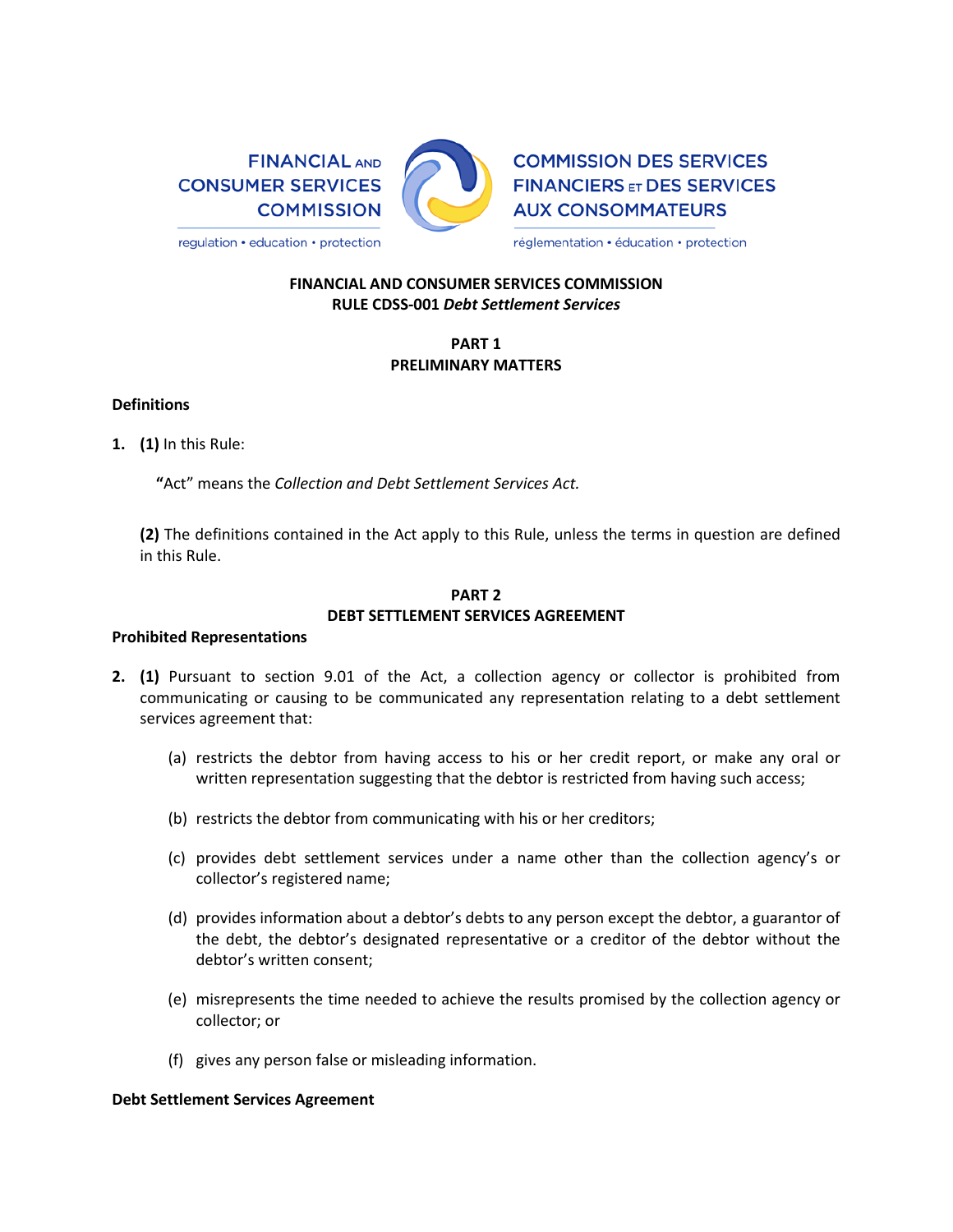- **3. (1)** Pursuant to subsection 9.02(1)(a) of the Act, a collection agency must include the following terms and information in the debt settlement services agreement with the debtor:
	- (a) The first page of the agreement shall be the document entitled "Settling Debt—What You Need to Know" which is available on the Commission's website;
	- (b) The name, address and telephone number of the debtor and information respecting other ways, if any, in which the debtor can be contacted by the collection agency, such as an email address;
	- (c) The collection agency's registered name, principal business address in New Brunswick, telephone number, and information respecting other ways, if any, in which the collection agency can be contacted by the debtor, such as the fax number and e-mail address of the collection agency, as well as website address if available;
	- (d) The date on which the agreement was entered into;
	- (e) The proposed termination date of the agreement, together with the statement that the termination date is subject to the rule specified in subsection 2;
	- (f) An itemized list of all services that will be provided under the agreement;
	- (g) The details of all the debts to which the agreement applies, including each creditor's name, the total amount owed to each creditor and the interest rate applicable to each debt;
	- (h) The total amount owed by the debtor to all creditors under the agreement;
	- (i) Any restrictions, limitations and conditions under the agreement;
	- (j) The date and signature of the debtor, the collection agency and the collector who dealt with the debtor at the time the agreement was signed;
	- (k) The total amount payable by the debtor to the collection agency and the terms and methods of payment; and
	- (l) The portion, expressed in dollars and cents, of the total amount payable that is attributable to each service or good to be supplied under the agreement.

**(2)** Unless a termination provision set out in the agreement provides for an earlier termination date, the agreement terminates 18 months after the later of,

- (a) the date the agreement was entered into,
- (b) the last day on which a payment was made in connection with the agreement, or
- (c) if any debts to which the agreement applies are settled by or through the collection agency, the last day on which such a settlement occurred.

**(3)** The collection agency must inform a debtor's creditors that the collection agency or collector is authorized to arrange or negotiate a schedule of payments or a one-time payment on the debtor's behalf, within 15 days of becoming authorized.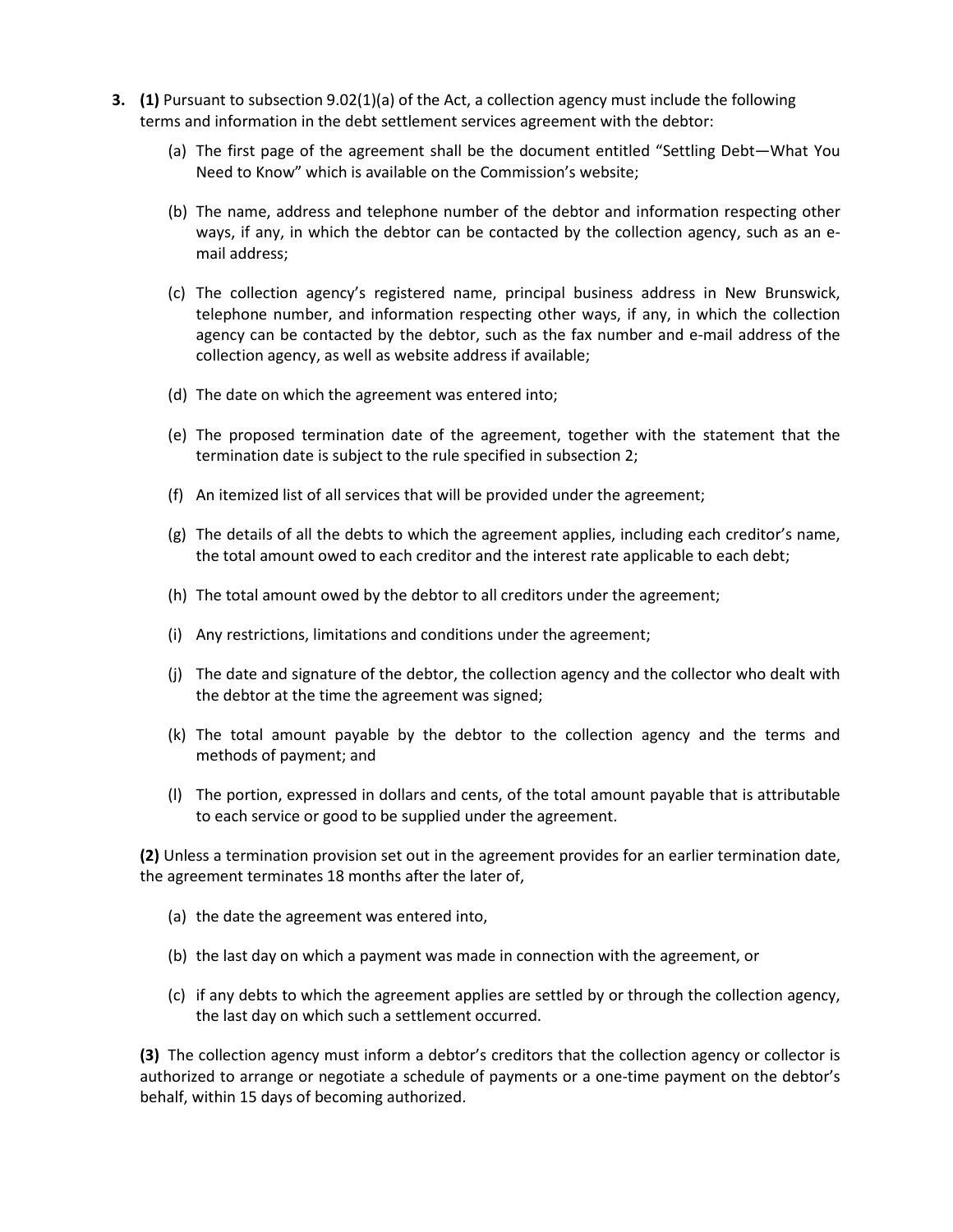### **Amending, renewing or extending agreement**

**4. (1)** A debt settlement services agreement may be amended, renewed or extended whether or not the agreement provides for amendment, renewal or extension by the express agreement of the debtor and collection agency.

**(2)** If a debt settlement services agreement is amended, renewed or extended, the debtor may, without any reason, cancel the agreement at any time from the date that the amendment is agreed to until 10 days after receiving the written copy of the amended agreement, and sections 9.06 and 9.07 of the Act apply to the cancellation.

**(3)** No amendment, extension or renewal of a debt settlement services agreement is effective unless the amendment, extension or renewal agreement meets all the requirements in the Act and this Rule.

**(4)** An amendment to a debt settlement services agreement does not retroactively affect rights and obligations acquired by the debtor before the effective date of the amendment, and does not affect any debt that has already been settled under the agreement.

**(5)** Unless a termination provision set out in the agreement provides for an earlier termination date, the agreement terminates 18 months after the later of,

- (a) the date the agreement was entered into;
- (b) the last day on which a payment was made in connection with the agreement; or
- (c) if any debts to which the agreement applies are settled by or through the collection agency, the last day on which such a settlement occurred.

#### **Restrictions on payments for services**

- **5. (1)** Pursuant to section 9.03(2) of the Act, a collection agency or collector shall not require or accept any payment or security for payment for its services in advance of providing the services in respect of a debt owed by a debtor to a creditor until,
	- (a) the debtor and the collection agency have entered into a valid debt settlement services agreement in accordance with the Act and this Rule;
	- (b) the debtor has entered into an agreement with the creditor regarding the amount to be paid by the debtor to the creditor to settle the debt;
	- (c) the debtor has made at least one payment under an agreement mentioned in clause (b); and
	- (d) the collection agency has written evidence of the debtor's payment mentioned in clause (c).

**(2)** If a collection agency provides debt settlement services to a debtor in respect of more than one creditor, the collection agency shall not require or accept payment or security for payment for its services in respect of any given creditor until the conditions mentioned in subsection 1 have been met in respect of the creditor.